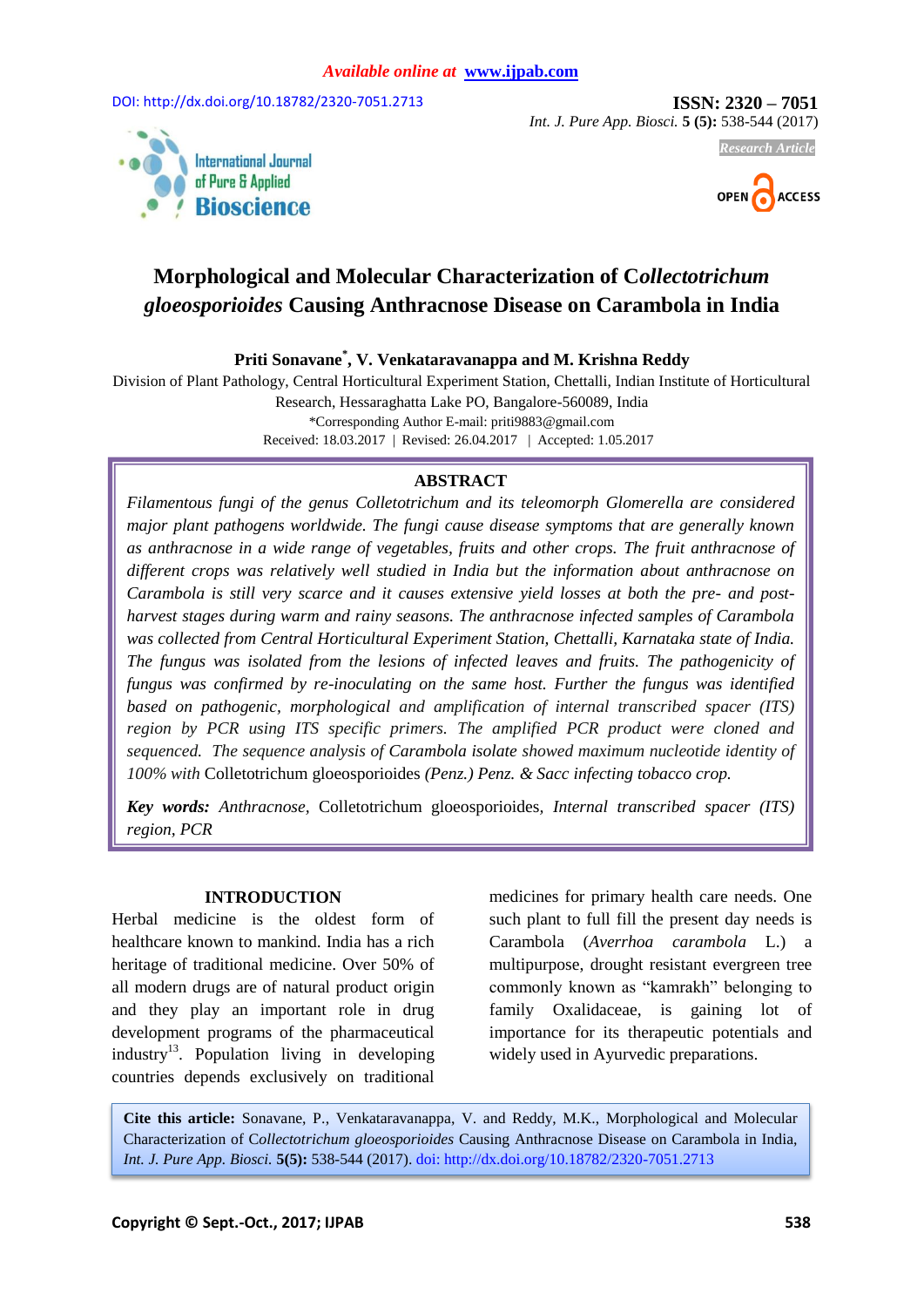The various parts of the plant have been explored as antioxidant, analgesic, antiinflammatory, hypoglycemic, hepatoprotective, anti-microbial and anti-ulcer activity<sup>8</sup>. The phyto-constituents are reported to be present in the plant are mainly flavonoids, alkaloids, tannins and saponins, which are responsible for pharmacological effects<sup>19</sup>. In countries like India, China and Brazil various parts of the tree is used as a broad spectrum medicine on several aliments. Carambola fruit is also rich in antioxidants, Potassium, Copper folate, Panthothenic acid, Vitamin C, Sodium and low in sugar and acids. It is also a potent source of both primary and secondary polyphenolic antioxidants. It is believed to have originated in Ceylon and the Moluccas, but it has been cultivated in Southeast Asia and Malaysia from ancient times $12$ . The perennial herb is commonly grown in Malaysia, Taiwan, Thailand, Israel, Florida, Brazil, Philippines, China, Australia, Indonesia, sub-tropical regions of India and Bangladesh<sup>7</sup>. The tree is around 10 -12 m in height producing two types of fruit, which are ellipsoid light green or yellow colour fruits one with sour and acidic taste and another one is sweet and less acidic $11,20$ . Several phyto-chemical studies are in progress to investigate individual bioactive compounds responsible for pharmacological effects. Recently Carambola fruit has also gain importance as exotic fruit in international markets. Therefore to promote Carambola cultivation commercially, selected improved line of Carambola germplasm is being grown and evaluated at experimental plot of Central Horticultural Experiment Station, Chettalli, Karnataka, India. In September 2016, anthracnose disease was observed on different selected improved line of Carambola germplasm, due to high rainfall and change climate, the level of percent disease incidence differed significantly and occur in severe farm on leaves and fruit and it was ranged from 40 to 60%. Therefore the present study was aimed to identify the causal agent of anthracnose associated with leaf and fruit disease of Carambola.

**MATERIAL AND METHODS**

**Collection of disease samples**: The infected leaves and fruit showing leaf spot symptoms was collected from Carambola germplasm maintained at experimental plot in Central Horticultural Experiment Station Chettalli, Karnataka, India (75.8°E longitude; 12.5°N latitude). The location is situated in Western Ghats of India, which receives an annual rainfall of 1500 mm which is spread over a period of more than 100 days with peak period between July and September. Scattered rain occurs during winter months. In general, the temperatures ranges from 19  $^0C$  to 32  $^0C$ . The coldest month is December-January while the maximum temperature is observed during March-April**.** 

**Isolation and purification of the pathogen:**  The selected spots from infected leaves and fruit of Carambola were washed 3 to 4 times in sterilized distilled water and then surface sterilized by dipping in 4% sodium hypochlorite (NaOCl) solution for 1 min, followed by washing with sterilized water for 4 to 5 times. Surface sterilized leaf spot pieces were then aseptically transferred into 9 cm Petri dishes containing potato dextrose agar (PDA) and incubated at  $25 \pm 2$ °C for seven days. Thereafter, pure culture of pathogen was subcultured by selecting growing mycelia tip on PDA and aseptically transferred into another petri plate containing PDA medium, where it was grown for 15 days at  $23\pm2\degree$ C in the BOD incubator. On the basis of their conidiophore and conidial morphology, the pathogen was identified as *Colletotrichum gloeosporioides* (Penz.) Penz. & Sacc, and was purified by single spore isolation. The isolated fungal pathogen culture was maintained on PDA slants at 4°C for further use.

**Fungal materials and microscopy:** The anthracnose infected leaves and fruit samples of Carambola and purified pure culture of fungus conidial morphology was examined under the light microscope (Nikon Eclipse 50*i*). The 12 days old culture of the fungus grown on PDA was scraped and placed on a glass slide containing a drop of sterile water.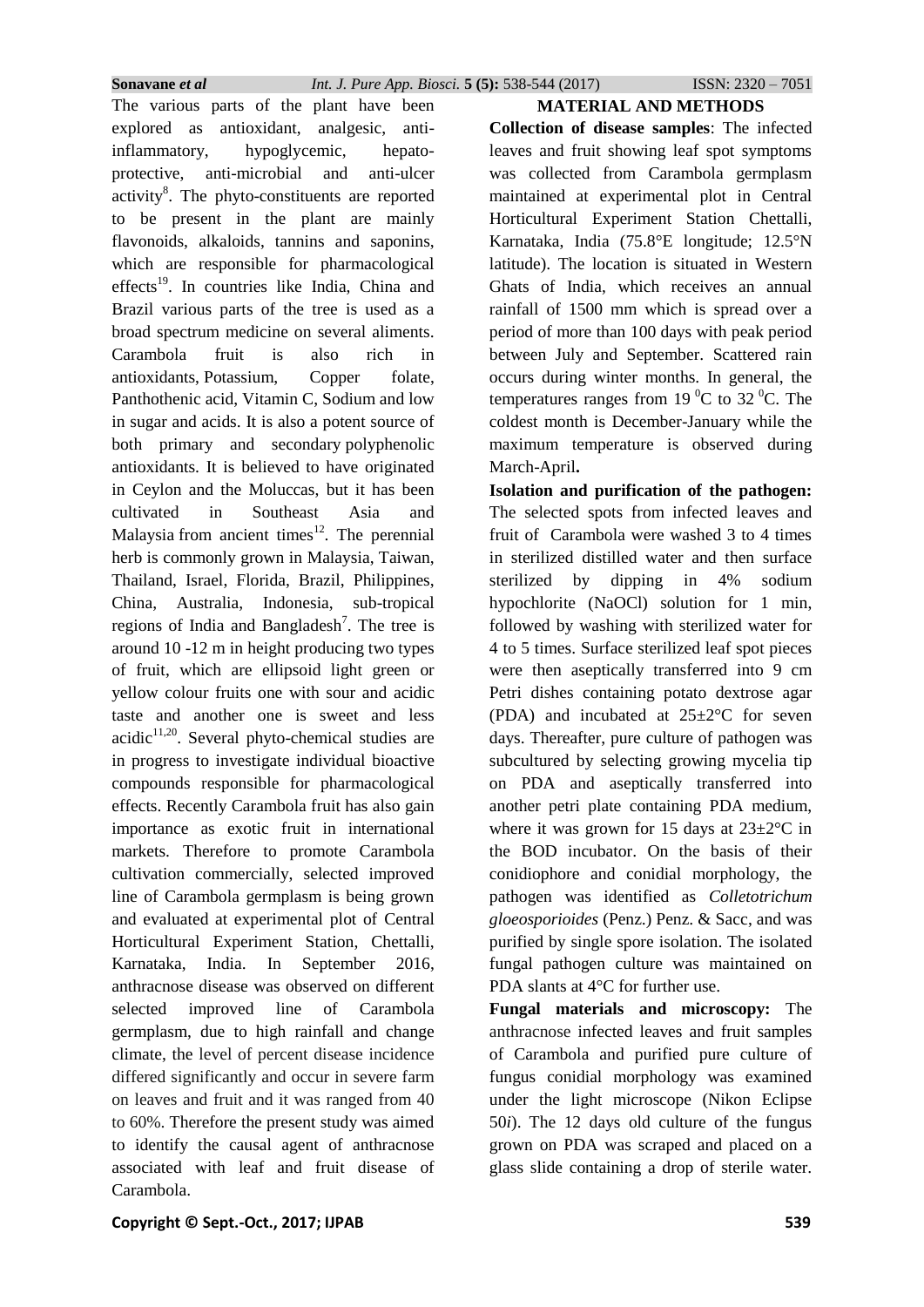**Sonavane** *et al Int. J. Pure App. Biosci.* **5 (5):** 538-544 (2017) ISSN: 2320 – 7051

The specimen was observed at 400X magnification under a microscope.

**Pathogenicity test**: Ten ml of sterilized distilled water was added to 12 days old well sporulated pure cultures of *C. gloeosporioides* and gently swirled to mix well. Resulted conidial and mycelial suspension was filtered through two layers of sterilized muslin cloth and the concentration of conidia was adjusted to 1 x 10<sup>6</sup>/ml using a hemocytometer. Matured, detached Carambola fruits were first washed with running tap water for 1 min and wiped with 70% ethanol. Then washed three times with sterilized distilled water and dried with sterile tissue papers<sup>15</sup>. Surface sterilized fruits were inoculated by wound/drop method as described by Lin et al. $^{10}$ . The inoculated fruits and controls were incubated in moisture chambers for 10 days at  $27^{\circ}$ C. Relative humidity was maintained around 95%, placing sterilized cotton ball soaked in sterilized distilled water<sup>18</sup>. Subsequently anthracnose symptoms developed on fruit surfaces were used to re-isolated the pathogen, confirming Koch's postulates. The test was repeated twice.

**Fungal genomic DNA purification:** The pure culture of the fungus was grown on Potato Dextrose Broth at  $25 \pm 2$  °C for 7 days. The fungal mycelium was harvested by filtration through Whatman No.1 filter paper and washed with sterile distilled water and dried. Two grams of dried mycelium was used for total genomic DNA isolation by following modified protocol of CTAB method<sup>3</sup>. The quality of the genomic DNA was checked on 0.8% agarose gel and stored at  $-20^0C$  till further use.

**PCR** amplification: To confirm identity of the pathogen, total genomic DNA was amplified by PCR using universal internal transcriber spacer region primers ITS1 (5'- TCCGTAGGTGAACCTGCGG-3') and ITS4  $(5'$ -TCCTCCGCTTATTGATATGC-3')<sup>21</sup>.

**Copyright © Sept.-Oct., 2017; IJPAB 540** The DNA amplification was performed with 35 cycles with cycling conditions of denaturation for 1 min at  $94^{\circ}$ C, primer annealing for 45 seconds at  $55^{\circ}$ C, and primer extension for 90 seconds at  $72^{\circ}$ C, with an initial denaturation at  $94^{\circ}$ C for 3 min and a final extension for 15 min at  $72^{\circ}$ C. The PCR reactions were carried out in a Gene Amp PCR

system 9700 (PE Applied Biosystems, Foster City, CA) thermocycler. The final volume of 25 μL PCR mix containing 2 μL DNA template, 1.5 U *Taq* polymerase, 25 mM  $MgCl<sub>2</sub>$  2 mM dNTPs and 25 pmole of each primer were taken in a PCR tube. PCR products were electrophoresied (1 h at 80 volts) in 1.2% agarose gel in Tris-borate-EDTA buffer, pH 8.0. Gels were stained with ethidium bromide (10 mg/mL) and were visualized and documented by Alpha digidoc1000 system (Alpha Innotech Corporation, USA). The amplified PCR products (550bp) were purified by gel extraction kit (Qiagen) and sequencing was done by Eurofins Genomics India Pvt. Ltd (Karnataka, India).

**Sequence analysis:** Sequence similarity searches were performed by comparing sequences available in the database using  $BlastN<sup>1</sup>$ . The sequences showing highest scores with the present isolates were obtained from database<sup>2</sup> and aligned using SEAVIEW program<sup>6</sup>. The sequence identity matrixes for the ITS-region of the fungus were generated using Bioedit Sequence Alignment Editor (version  $5.0.9$ <sup>9</sup> and phylogenetic tree was generated by MEGA  $6.01$  software<sup>17</sup> using the neighbour joining method with 1000 bootstrapped replications to estimate evolutionary distances between all pairs of sequences simultaneously.

### **RESULT AND DISCUSSION**

**Symptoms:** Initially anthracnose disease symptoms were noticed on leaves, producing small brown colour circular spots (Fig 1a). These spots turn into lesions with ash colour centre demarcated with black margin. Later the spots coalesce to form large number of irregular lesions. On fruits tiny, slightly depressed light to dark brown spots were observed which expand and make fruit soft. On soft fruit acervuli was found in lesions which were orange colour. Speckle also appears on fruit as tiny brown or black spots that are visible soon after the fruit set and until harvest (Fig 1b).

### **Morphological characterization**

Arial mycelium of the *Collectotrichum gloeosporioides* was whitish and occurred as tufts in some places. Huge amount of orange,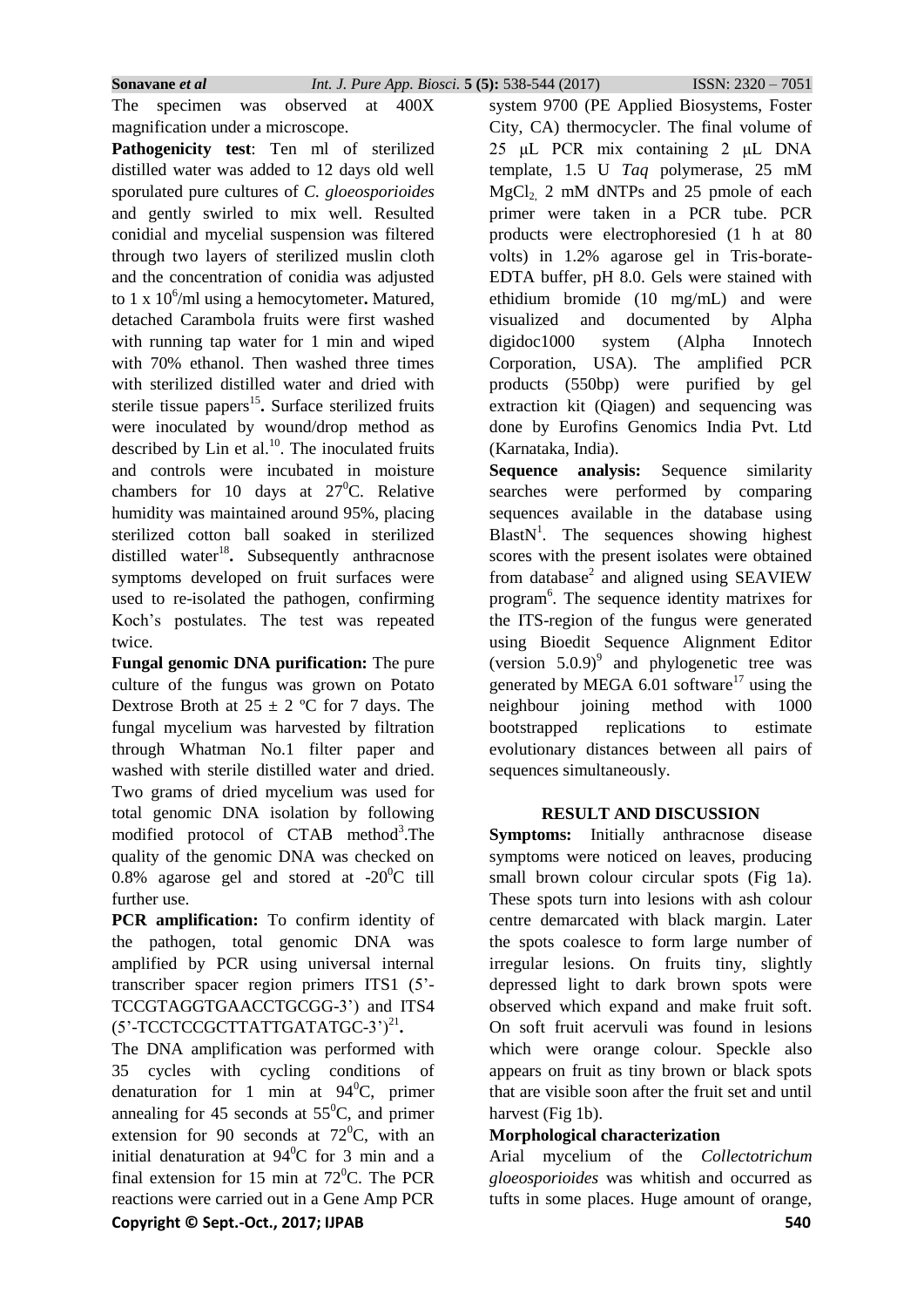sessile conidial masses were observed mainly at the centre of the culture (Fig 2a). Reverse side of the culture was pale orange in the centre and off-white towards outer region. Conidiogenous cells were hyaline, cylindrical to clavate. Conidia were hyaline, single celled,  $(8-20 \times 2.5-5 \text{ um})$  either cylindrical with obtuse ends or ellipsoidal with rounded apex and a narrow, truncate base (Fig 2b). Grey to light brown, dark walled appressoria were clavate, oval or irregular shaped and variable in size. Acervuli develop in lesions on leaves, branches and fruits and conidia in acervuli remain viable for long period. On the basis of colony morphology and conidial characters isolate was initially identified as *Collectotrichum gloeosporioides.*

### **Pathogenic characters**

Fruits inoculated with *Collectotrichum gloeosporioides* started showing disease symptoms two days after inoculation and at the  $5<sup>th</sup>$  day typical anthracnose lesions were observed with fruit discoloration.

### **Molecular characterization**

The total genomic DNA of *Colletotrichum gloeosporioides* (Penz.) Penz. & Sacc was amplified by using universal Internal transcriber spacer region (ITS) specific primers. The expected PCR amplicon size of 550bp was amplified (data not shown). The amplified PCR product was cloned and sequenced. The sequence is available in database under following accession number, KU933356. The ITS sequence of *C gloeosporioides* isolated from carambola was compared with *Colletotrichum* species available in the database<sup>2</sup>. The sequence analysis showed that the carambola isolate had 100% similarity with *Colletotrichum gloeosporioides* (Penz.) Penz. & Sacc*.*infecting tobacco crop*.*

**Copyright © Sept.-Oct., 2017; IJPAB 541** The phylogenetic analysis was carried out by comparing the Internal transcribed spacer of *C. gloeosporioides* with other corresponding region of different Colletotrichum species available in database<sup>2</sup>. The result revealed that, the Carambola isolate formed close cluster with *Colletotrichum gloeosporioides* (Penz.) Penz. & Sacc (Fig 3)*.* Therefore, the fungus that caused anthracnose on Carambola was identified as

*Colletotrichum gloeosporioides* (Penz.) Penz. & Sacc based on morphological, pathogenicity test and amplification of ITS region.

Carambola or Star fruit is a quintessential exotic fruit tree originally from tropical Asia, is now grown in many tropical and subtropical regions of the world due to it multipurpose therapeutic potentials. The main carambola producing areas are in Taiwan, Malaysia, Indonesia, Hawaii, Florida, and India<sup>5</sup>. Although India is one of the largest producers of carambola, it's still, the crop considered as minor fruit in this country due to its production in restricted area, popularity and awareness among the people, although it is a very important crop and contributes a good share of economy in many localities. The fruit tree is largely cultivated in hilly regions up to 1,200 meters in warm, moist climates, primarily in the southern states and along the west coast, extending from Kerala up to West Bengal. The main constrains for production of carambola is anthracnose. The disease is caused by *Colletotrichum gloeosporioides* produces different kind of symptoms such as speckle, black spot and scab disease on fruits. The pathogen is found to be infecting all the above ground parts of the tree *i.e.* flowers, leaves, twigs and fruits. In India the disease was first reported by Rana and Upadhyaya $14$ . Though, the crop has been grown in India from ancient time but still it has not caught the required pace in cultivation. In many areas the fruit are produced on very small plots or as a backyard trees. As Carambola cultivation increases around the world and new cultivars are introduced, it is logical to assume that diseases will increase importance. In countries like Malaysia were the fruit is grown predominantly, anthracnose disease is reported as one of the important fruit disease. The disease is severe especially during rainy season when temperature and humidity is congenial for dispersal of conidia<sup>16</sup>. The primary source of inoculums for *C. gloeosporioides* is infected fruits that produce conidia<sup>4</sup>. Therefore further studies are required on etiology and epidemiology of anthracnose caused by *C. gloeosporioides* to contain the disease effectively.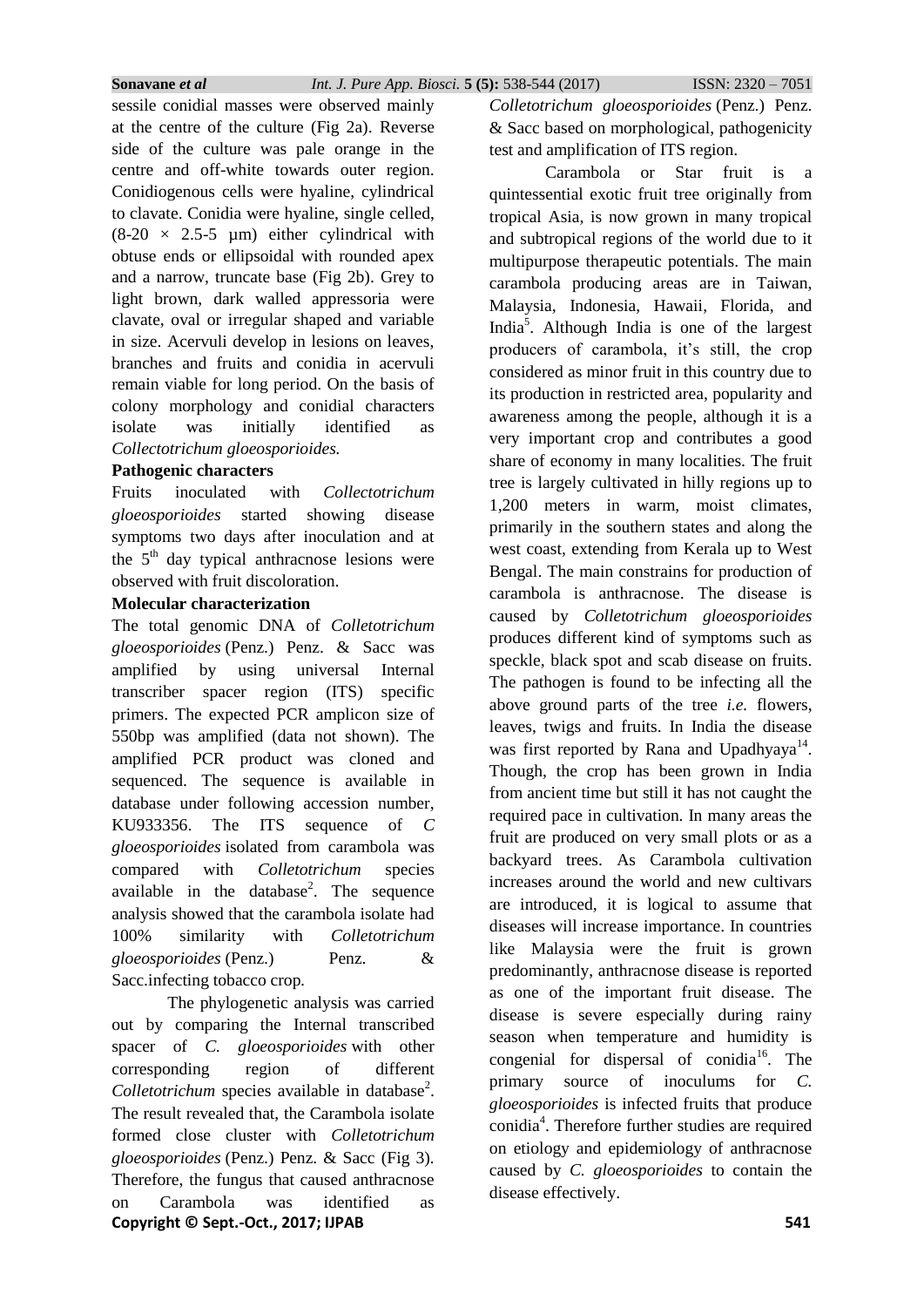**Fig. 1: Carambola tree showing the symptoms of anthracnose on (a) Leaf, (b) fruits under natural conditions**

 $\mathbf A$  B C



**Fig. 2: (a) Pure culture of** *Colletotrichum gloeosporioides* **on Potato dextrose agar, (b) Conidia having pointed ends of** *Colletotrichum gloeosporioides*



**Fig. 3. Phylogenetic trees based on sequences of ITS region of** *Colletotrichum gloeosporioides* **with corresponding ITS regions of other** *Colletotrichum species* **using Neighbor-joining algorithm. Horizontal distances are proportional to sequence distances, vertical distances are arbitrary. The trees are unrooted. A bootstrap analysis with 1000 replicates was performed and the bootstrap percent values more than 50 are numbered along branches. The GenBank accessions of different** *Colletotrichum* **strains used for analyses in this study as given by Alvarez et al. (2014).**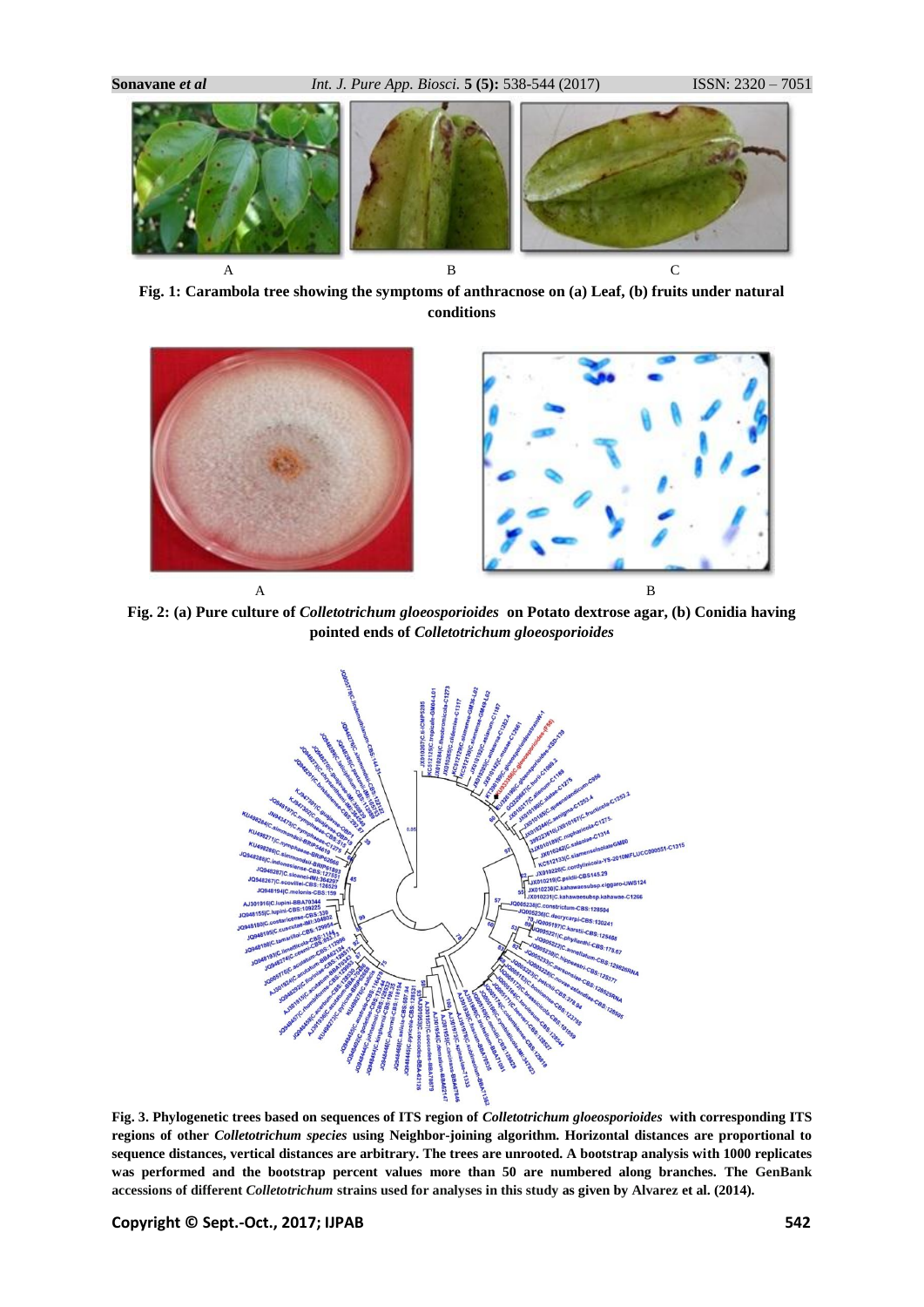### **Acknowledgements**

The authors are grateful to the Director of Indian Institute of Horticultural Research, Bangalore for providing research facilities and his keen interest in this study.

### **Conflict of Interest statement**

The authors declare that they have no conflict of interest.

### **REFERENCES**

- 1. Altschul, S. F., Gish, W., Miller, W., Myers, E. W. and Lipman, D. J. Basic local alignment search tool. *Journal of Molecular Biology*, **215:** 403-410, (1990).
- 2. Alvarez, D., Garcia, S., Seiler, S. and Perez, M., Septum development in *Neurospora crassa*: the septal actomyosin tangle. *PLos One*, 9(5):e96744. doi: 10.1371/journal.pone.0096744, (2014).
- 3. Doyle, J.J. and Doyle, J.L., Isolation of plant DNA from fresh tissue. *Focus,* **12:** 13-15, (1990).
- 4. Duan, C. H., Tasi, W. H. and Tu, C. C., Pathogenecity and inoculums sources of *Collectorichum gloeosporioides* in carambola. *Journal of Agricultural Research in China*, **40:** 425-432, (1991).
- 5. Galan-Sauco, V., Carambola cultivation. FAO Plant Production and Protection Paper No. 108. Rome, 74 pp, (1993).
- 6. Galtier, N., Gouy, M. and Gautier, C., SEA VIEW and PHYLO WIN: two graphic tools for sequence alignment and molecular phylogeny. *Computer Application in Biosystems*, **12:** 543-548, (1996).
- 7. Ghani, A., Medicinal Plants of Bangladesh with Chemical Constituents and Uses. 2nd ed. Dhaka, *Asiatic Society of Bangladesh*, 10 (2003).
- 8. Guanghou, S. and Leong, L. P., Analysis of Polyphenolic antioxidant in star fruit using liquid chromatography and mass spectrometry. *Journal of Chromatography*, 1022 (12):67-75, (2004).
- 9. Hall, T. A., BioEdit: A user-friendly biological sequence alignment editor and analysis program for Windows 95/98/NT. *Nucliec acid Symp. Series*, **41:** 95- 98, (1999).
- 10. Lin, Q., Kanchana-udomkarn, C., Jaunet, T., Mongkolporn, O., – Genetic analysis of resistance to pepper anthracnose caused by *Colletotrichum capsici*. *Thai journal of Agricultural science* **35:** 259–264, (2002).
- 11. Martin, F.W., Campbell, C.W., and Ruberte, R. M., Perennial edible fruits of the Tropics: an Inventory USDA Handbook No. 642, (1987).
- 12. Morton, J. F., Fruits of Warm Climates. Flair Books, Miami FL. 125–128, (1987).
- 13. Mukherjee, P. K., Quality Control of Herbal Drugs. Business Horizons Publication. New Delhi. **2:** 2-24, (2002).
- 14. Rana, O. S. and Upadhyaya, J.A., new record of anthracnose on carambola fruits (*Averrhoa carambola*). *Science and Culture*, **37(11):** 529, (1971).
- 15. Sanders, G.M., Korsten, L., Comparison of cross inoculation potential of South African avocado and mango isolates of *Colletotrichum gloeosporioides*. *Microbiological Research* **128:** 143–150, (2003).
- 16. Sepiah., Ploetz, R.C. and Cooke, A.W., Diseases of Carambola, In: Diseases of Tropical fruit crops (ed. R. C. Ploetz*) Cabi International*, 145-162 (2003).
- 17. Tamura, K., Stecher, G., Peterson, D., Filipski, A. and Kumar, S., Molecular Evolutionary genetics analysis verison 6.0. *Molecular Biology and Evolution*, **30:** 2725-2729, (2013).
- 18. Than, P.P., Jeewon, R., Hyde, K.D., Pongsupasamit, S., Mongkolporn, O., Taylor, P.W.J.,Characterization and pathogenicity of *Colletotrichum* species associated with anthracnose on chili (*Capsicum* spp.) in Thailand. *Plant Pathology* **57:** 562–572 (2008).
- 19. Thomas, S., Patil, D. A., Patil, A. G. and Chandra, N., Pharmacognostic evalution & physiochemical analysis of A.C L. fruit. *Journal of Herbal Medicine and Toxicology*, **2(2):** 51-54, (2008).
- 20. Vijaysegaran, S., Notes on carambola production in peninsular Malaysia. Workshop paper on post harvest loss

**Copyright © Sept.-Oct., 2017; IJPAB 543**